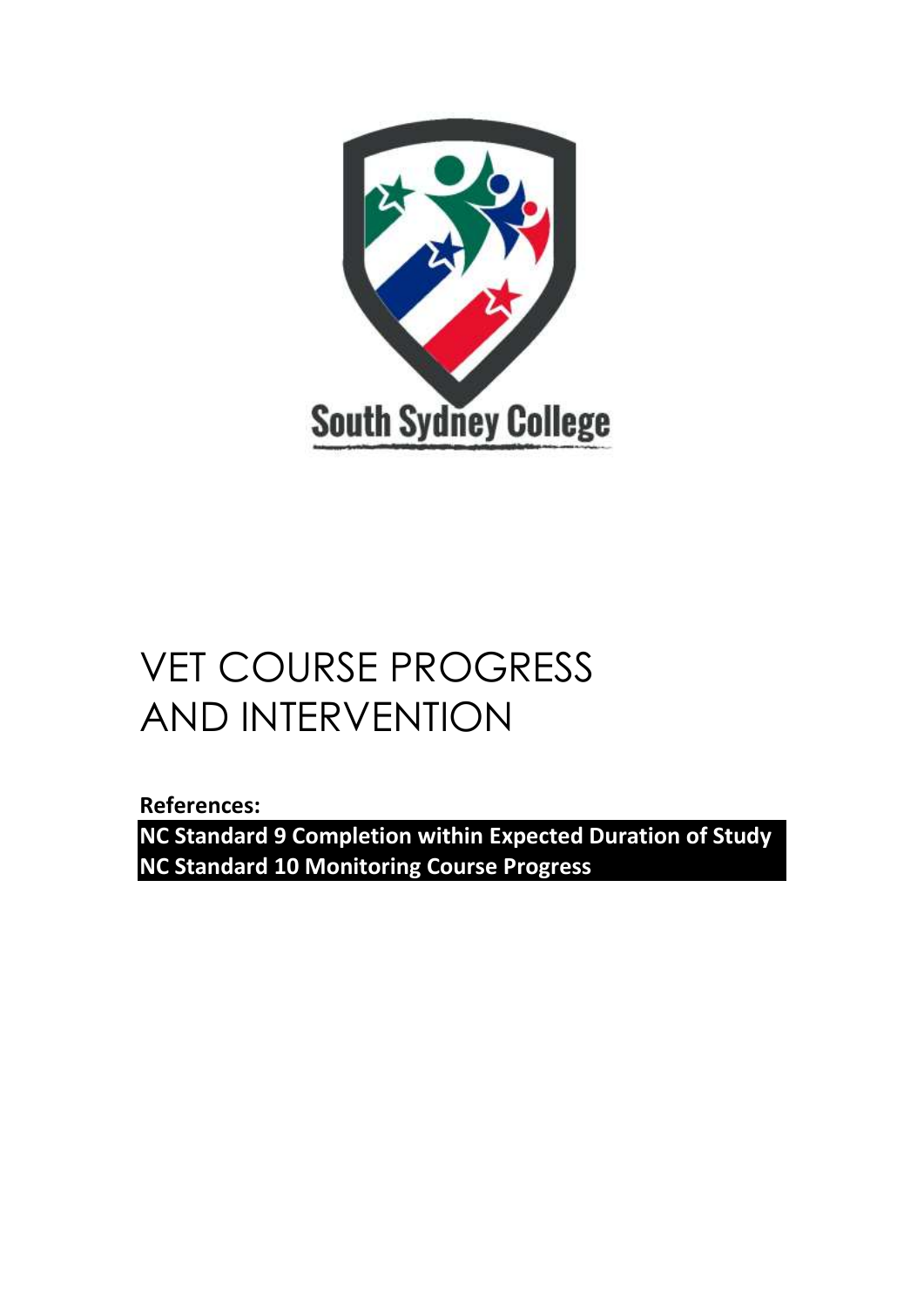

#### VERSION HISTORY

| <b>Policy Owner:</b>   |                  | Principal                                                  |                                                            | (Principal's Name) |               |         |
|------------------------|------------------|------------------------------------------------------------|------------------------------------------------------------|--------------------|---------------|---------|
| <b>Document</b>        |                  |                                                            | Principal                                                  |                    |               |         |
| Management:            |                  |                                                            |                                                            |                    |               |         |
| File:                  |                  |                                                            | POL SS10 Course Progress Intervention v2.1                 |                    |               |         |
| Last Updated on:       |                  |                                                            | 09/2018                                                    | Next               | <b>Review</b> | 09/2019 |
|                        |                  |                                                            |                                                            | Date:              |               |         |
| <b>Changes history</b> |                  |                                                            |                                                            |                    |               |         |
| Number                 | Dates            | Changes summary                                            |                                                            |                    |               |         |
|                        |                  |                                                            |                                                            |                    |               |         |
|                        |                  |                                                            |                                                            |                    |               |         |
| V2.1                   | September        | Quality assurance check across documents with reference to |                                                            |                    |               |         |
|                        | 2018             |                                                            | ASQA fact sheets and ESOS Act changes & Explanatory guide, |                    |               |         |
|                        |                  |                                                            | Review and update as per internal audit report.            |                    |               |         |
|                        |                  |                                                            |                                                            |                    |               |         |
| V2.0                   | September        |                                                            | Quality assurance check across documents                   |                    |               |         |
|                        | 2016             |                                                            |                                                            |                    |               |         |
| v1.0                   | <b>July 2016</b> |                                                            | New standards for RTO's 2015                               |                    |               |         |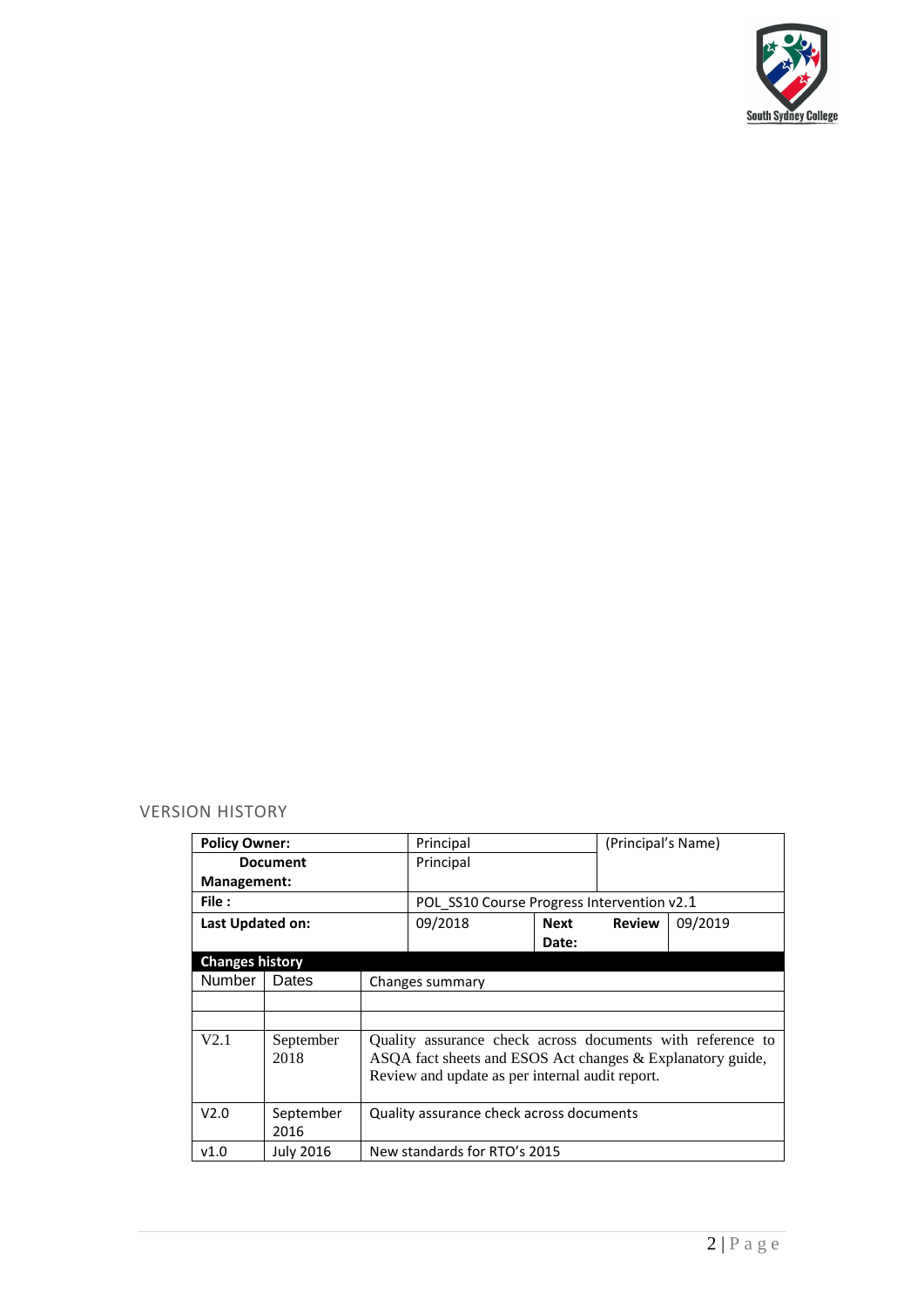

# PURPOSE

**South Sydney College (SSC) has adopted the National Code Standard 10 Course Progress policy.** This means students will be made aware of our policy and procedures for recording and monitoring course progress then proactively notifying and counselling students who are at risk of failing to meet course progress requirements. As a registered CRICOS provider we are obliged to report students, under section 19 of the ESOS Act, who have breached the course progress requirements.

SSC has adopted the Department of Education -DIBP Course Progress Policy for overseas students enrolled in the College's VET courses.

SSC will comply with this Course Progress Policy and refer to the guidelines in its procedures and staff training. The Department of Education -DIBP guidelines read in conjunction with this policy

#### Reference

| NC Standard 9  | Completion within the Expected Duration of Study |
|----------------|--------------------------------------------------|
| NC Standard 10 | <b>Monitoring Course Progress</b>                |

#### Implementation

.

The **CEO** is ultimately responsible for students being made aware of their visa obligations and ensuring that the College complies with the ESOS Act and National Code in relation to these matters.

The **Principal** is responsible for staff training, systems and implementation of the monitoring of expected study load, course progress and intervention and related communications and reporting.

The **Student Services Manager** is responsible for day to day administration of the database and records including course progress records and reports and PRISMS entry.

The **Principa**l communicates and counsels the students and manages the intervention, complaints and appeals processes.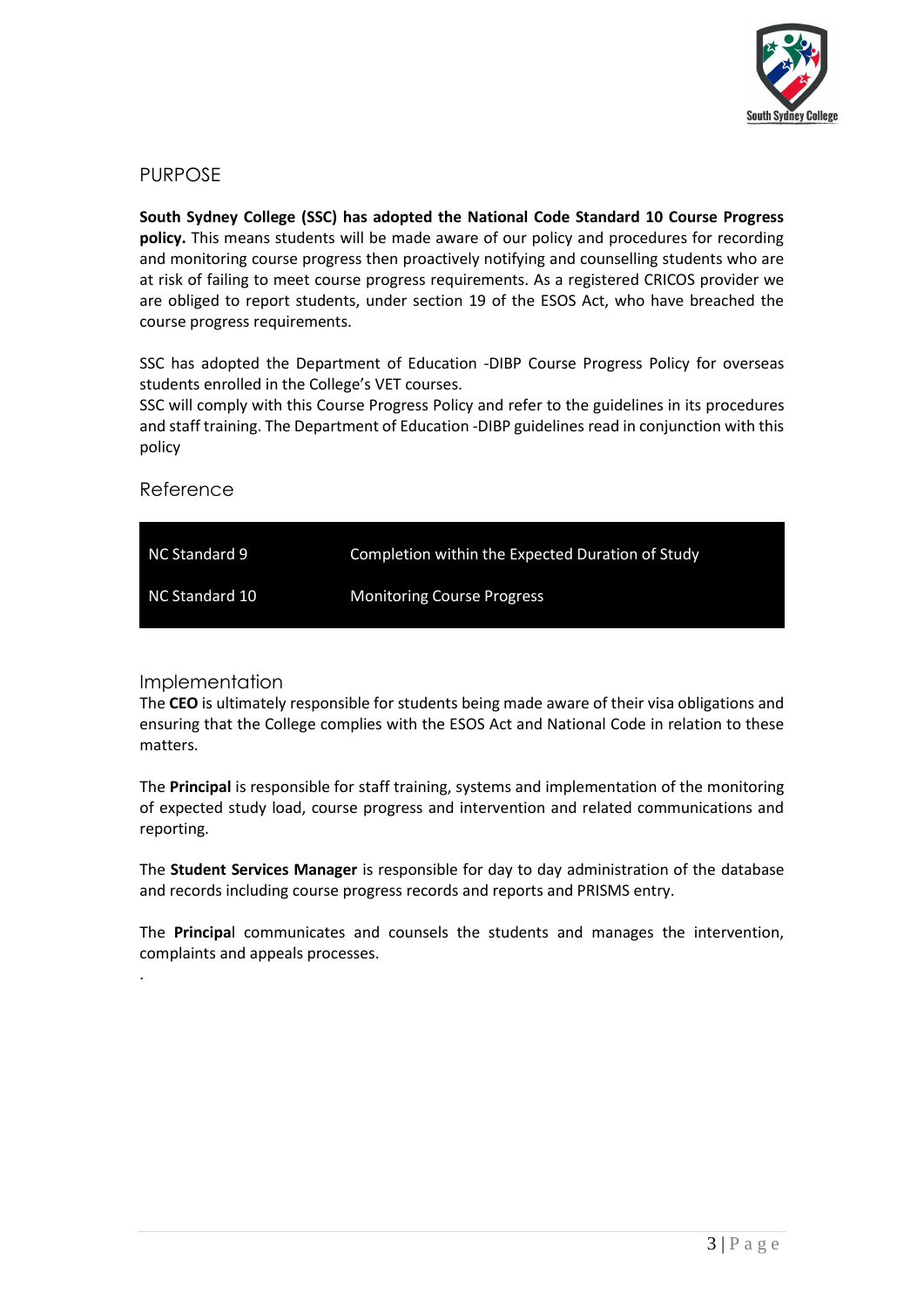

## PROCESS

#### **VET Academic Course Progress**

Department of Education -DIBP **Course Progress Policy is adopted**  We will provide staff with the Department of Education -DIBP Course Progress Policy.

#### **Study period**

The study period for course progress is 1 term. There are 4 terms and a "Summer school" (summer term) per year. Summer School is repeating of Term4 in each year and is for new enrolments only.

Student must attend face to face classes for all units of each compulsory study period for a course.

#### **Two consecutive study periods for reporting purposes**

Reporting a student for unsatisfactory course progress occurs only when the student has been identified as not making satisfactory course progress in 2 (two) consecutive study periods.

Where the course is a short course (less than 6 months) then the study period is the length of the course.

We will also monitor attendance. Attendance is expected to be maintained as set out in the timetables. Student will sign the attendance record in each class under the supervision of the trainer.

Attendance is entered in the Student Management System and reports are generated for nonattendance every 10 weeks. This report provides attendance statistics to the Principal. This information informs the intervention decisions.

#### **Unsatisfactory course progress**

Student must be competent at least 1 unit in the study period to avoid unsatisfactory course progress intervention.

#### **Satisfactory course progress**

Student must be competent at least 1 unit in the study period to be able to satisfactory course progress. At the end of each study period SSC will review course progress for each student.

#### **Staff training in the procedures**

Staff will be trained in this policy and integrate it into SSC procedures for student and course administration. Staff will be made aware of their responsibility to ensure students sign attendance at the class.

Staff will be made aware of providing information at the start of each unit on the attendance requirements in that unit including assessment dates and times.

#### **Advise to students on how the course progress will be marked and recorded**

SSC must record, assess and monitor the course progress of each student for each unit of the course for which the student is enrolled over each study period.

The College will advise students that VET course progress will be recorded for every unit. Students will receive a Unit Outline and can log into the Moodle platform to see the timetable for the unit, the assessment tasks and the due dates for assessment tasks to be submitted.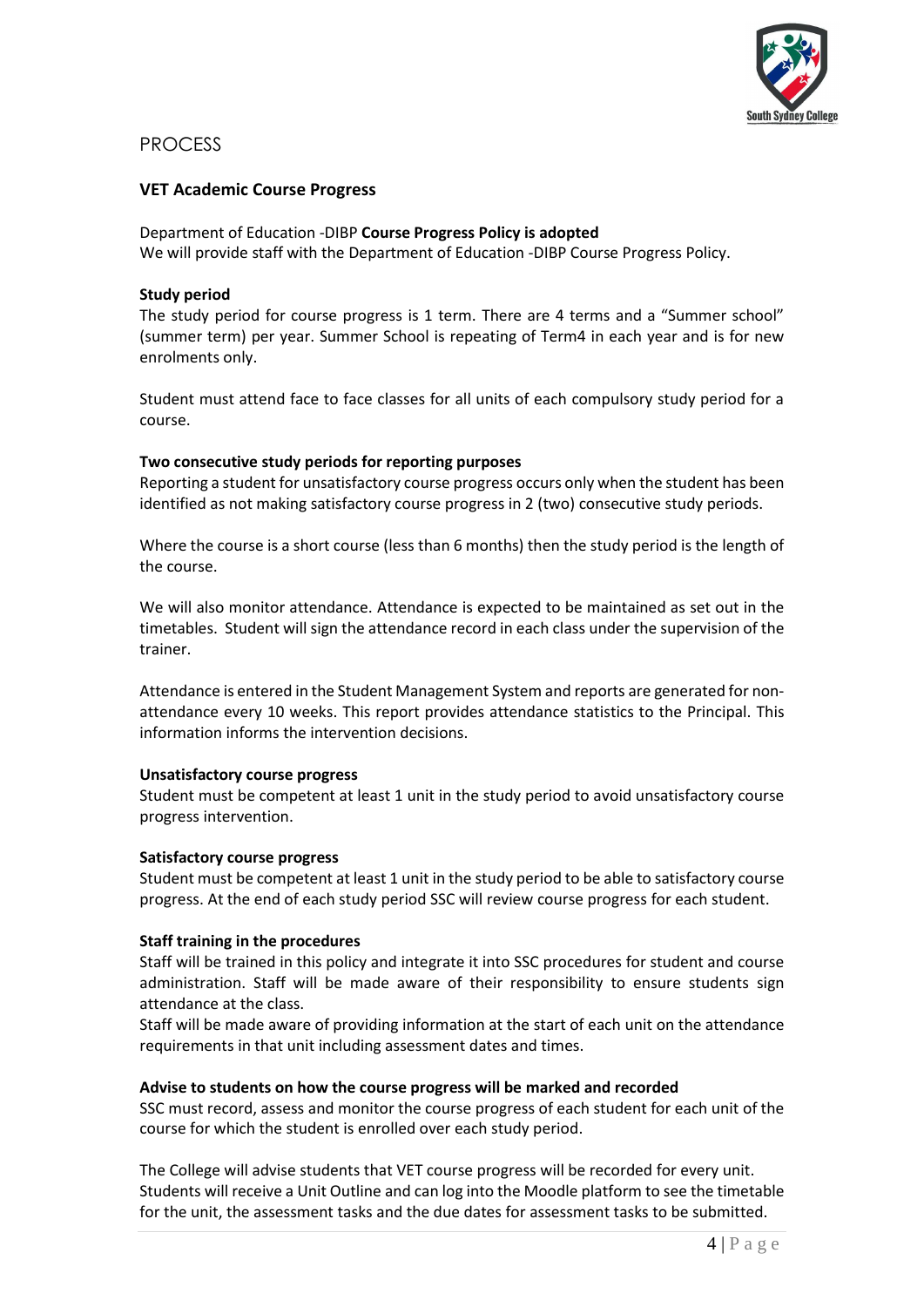

The recording of progress will be at the end of the unit.

Students must maintain a minimum 50% satisfactory performance in the unit across the assessments. This will be marked within each unit and depend on:

- A. Attendance at compulsory classes lectures and tutorials where assessment will occur such as oral assessments and practical tutorial assessments.
- B. Completion of required online learning in Moodle
- C. Completion of summative Assignments or Projects

#### **Trainer reporting of course progress**

Trainers will complete the end of unit results for every student.

#### **Review of the course progress and decision to intervene**

The results will be reviewed by the Principal

1. At the end of the unit:

The Principal will consult with the Trainer on the end of unit results.

2. If the student has been deemed Not Yet Competent (NYC) in the unit, then following scenarios will be applicable:

2.1 Students who have been deemed Not Yet Competent (NYC) in the unit but have maintained 80% attendance **will be** offered the chance to:

- $\triangleright$  Re-sit the written tasks OR
- $\triangleright$  Re-submit the project
- $\triangleright$  The students work will be remarked.

2.2 Students who have been deemed Not Yet Competent (NYC) in the unit and have not maintained 80% of attendance **will not be** offered the chance to

- ➢ Re-sit or
- ➢ Re-submit

Student will be reporting for intervention. Students have the right to appeal this decision.

3. The Principal will decide with the most appropriate intervention. There may be consultation with the Principal for a student who has serious attendance problems across the study period and has not gained satisfactory performance in 100% of the units across the term.

#### **Recording the results in the student management database**

Results for each unit are recorded in the SSC RTO Manager System at the end of unit at the end of term.

Where a student has failed to achieve satisfactory course progress this is recorded and reported.

Reports of results for each group and VET course will be generated and provided to the Principal.

#### **Notification to the student of results and the intervention strategy**

#### **Intervention strategy for a unit**

Where a student falls below the minimum satisfactory requirements for the unit a letter outlining the SSC intervention strategy will be sent and it may include any or all of the support strategies.

A. Offer to re-submit written work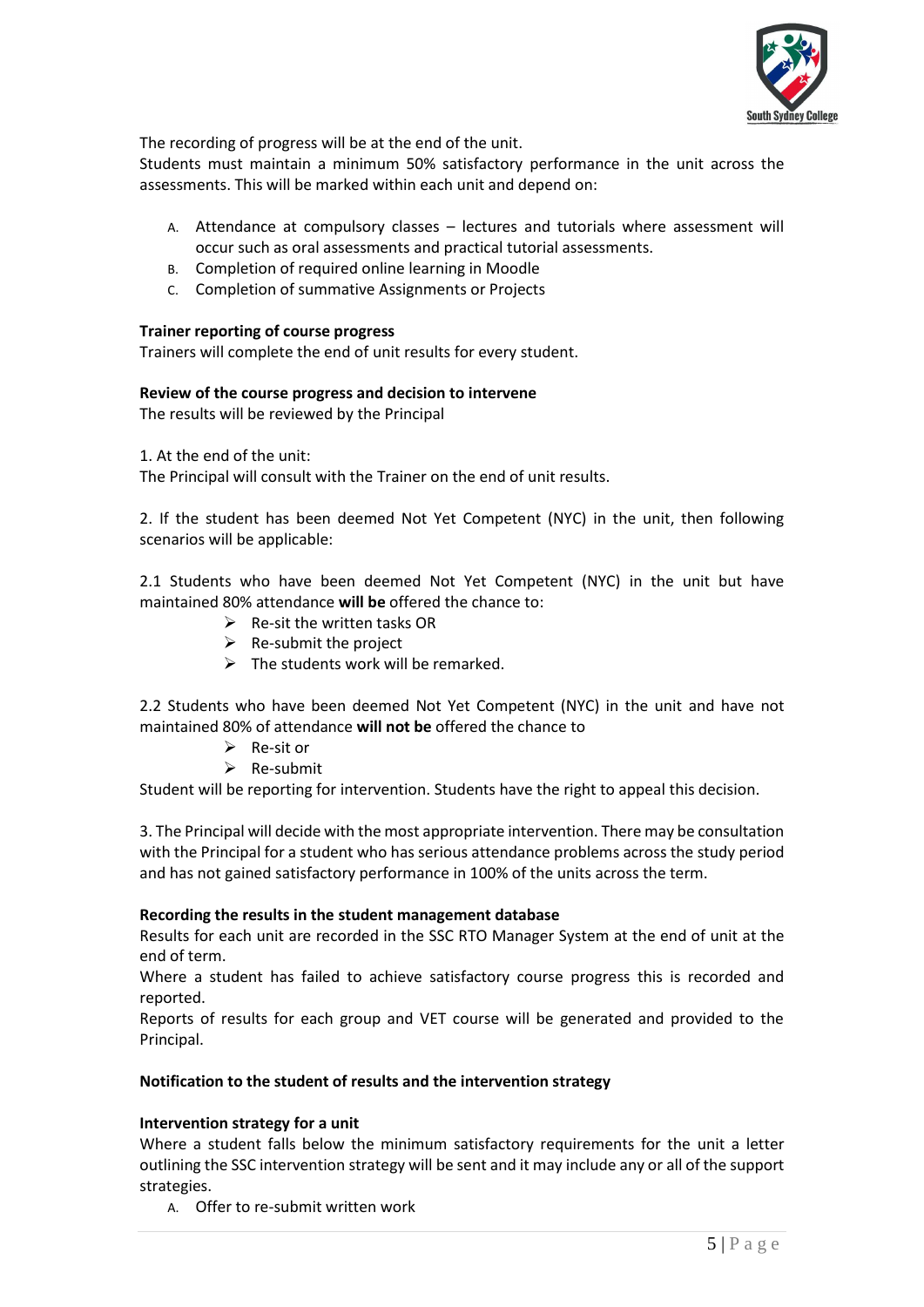

- B. Offer to re-do a major assessment
- C. Offer of academic counselling and a meeting with the Trainer or Principal
- D. Offer to attend tutorials in the following term

Final unit results will be available to access for the student through RTO Manager system, and/or also displayed on the student noticeboard.

#### **Intervention strategy for students failing units across the study period**

A course warning letter will be sent advising the student of below satisfactory progress in a majority of units in the study period (1 term).

The student will be asked to meet with the Principal.

The intervention may include any or all of the support strategies:

- A. Counselling on course selection
- B. Counselling to clarify if personal situations are impacting on student results
- C. The option of repeating a unit in a later term or the summer term
- D. Offer to attend tutorials in the following term
- E. The cost of repeating a unit and tutorial support
- F. Transfer options for the student
- G. Clarification of student visa implications for continued unsatisfactory progress in the second study period
- H. The complaints and appeals process and the fact that the student has 20 working days in which to follow this up.

The intervention meeting will be signed by the staff member and the student recorded in the students file. The record will be added to the student notes section in the database.

#### **Intervention strategy for students failing units in the second study period**

An urgent course warning letter will be sent advising the student of below satisfactory progress in a majority of units in the second study period. This will emphasise that the College is obliged by legislation to report the student's unsatisfactory progress in PRISMS and that this will mean the student is breaching visa conditions.

Information in this letter will indicate the student's progress towards completion of the course within the specified duration as in the student's CoE (Standard 9)

#### The student will be asked to meet with the Principal

The intervention may include any or all of the support strategies:

- A. Counselling on course selection
- B. Counselling to clarify if personal situations are impacting on student results
- C. Transfer options for the student
- D. Clarification of student visa implications in the second study period.
- E. The complaints and appeals process and the fact that the student has 20 working days in which to follow this up.

The intervention meeting will be signed by the staff member and the student recorded in the students file. The record will be added to the student notes section in the database.

The intervention strategies will be available to staff and students:

- On the website
- In the student handbook
- In the policy here that is accessed by trainers, counsellors and administration staff.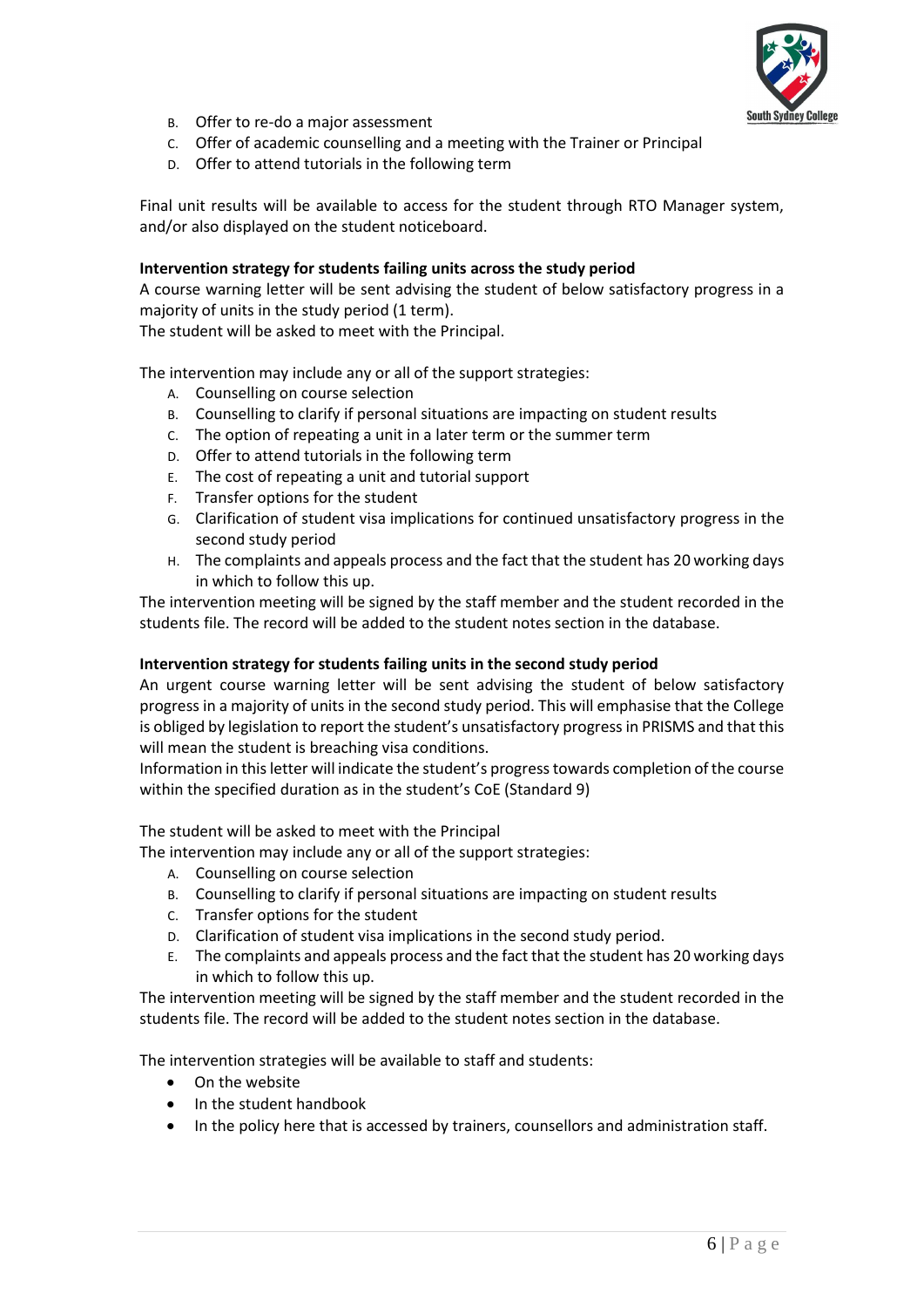

### **Principals' discretion to consider compassionate or compelling circumstances**

Compassionate or compelling circumstances are generally those beyond the control of the student and which have an impact upon the student's course progress or wellbeing. These could include, but are not limited to:

- serious illness or injury, where a medical certificate states that the student was unable to attend classes;
- bereavement of close family members such as parents or grandparents;
- major political upheaval or natural disaster in the home country requiring emergency travel and this has impacted on the student's studies; or
- a traumatic experience which could include:
- involvement in, or witnessing of a serious accident; and
- witnessing or being the victim of a serious crime and this has impacted on the student (these cases should be supported by police or psychologists' reports) or
- where the registered provider was unable to offer a pre-requisite unit.

In these circumstances, the Principals may use professional judgment to assess each case on its individual merits. When determining whether compassionate or compelling circumstances exist, SSC will request documentary evidence to support the claim where available and will keep copies of these documents in the student's file. We will make notes of the decision in the student file.

#### **Counselling and extra support**

The College is aware that sometimes students fall behind because it is difficult to study in a new country and study in English as a second language. We will offer counselling and extra support to students who demonstrate their commitment to studies.

The counselling advice and record of meeting will be retained in the students file or student notes section in the database.

#### **Allowance for the complaints and appeal process before reporting unsatisfactory course progress**

The student has 20 working days in which to access the complaints and appeals process. This does not mean that the complaints/appeals process must be finalised within 20 working days. Standard 8.4 requires that if a student chooses to access the provider's complaints and appeals process, the provider must maintain the student's enrolment while the complaints and appeals process is ongoing. For further information, see the Complaints and Appeals policy and procedure.

#### **Reporting of students to Department of Education -DIBP**

The system will flag when a student has fallen below the minimum course progress across the two consecutive study periods as per Department of Education -DIBP policy.

Where the student has chosen not to access the complaints and appeals processes within the 20-working day period, withdraws from the process, or the process is completed and results in a decision supporting the College, the Principal will discuss the outcome with the Principals.

SSC will notify the Secretary of Department of Education -DIBP through PRISMS of the student not achieving satisfactory course progress as soon as practicable. Good practice is to report the student through PRISMS within 5 days of finalizing the decision to report.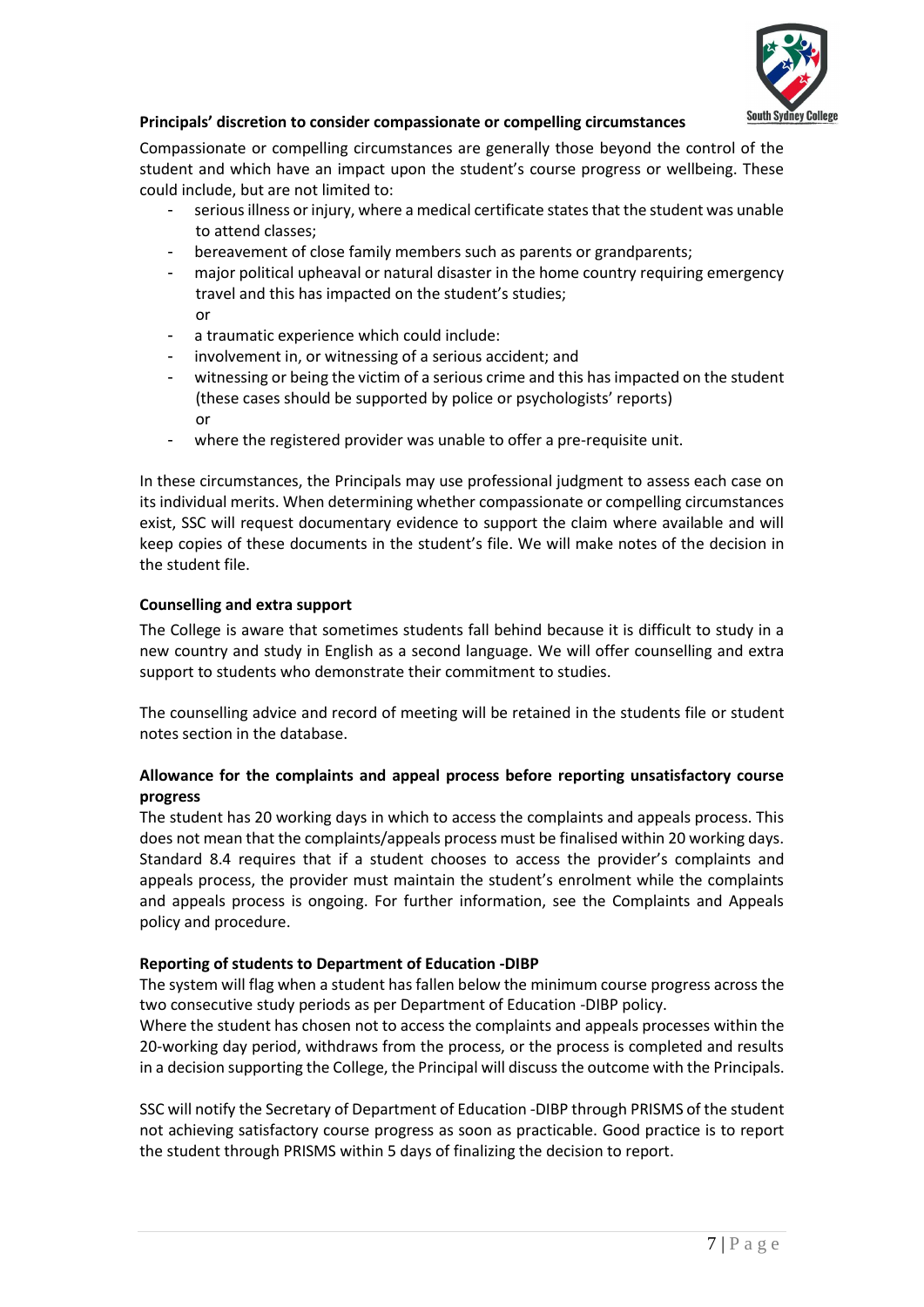

# SUMMARY OF COURSE PROGRESS NOTIFICATIONS AND ROLES

# **RECORDING PROCEDURES AND WHEN STUDENT IS NOTIFIED This is approved by the Principals and sent to the Student by Principal**

| <b>Early Intervention letter Email</b><br>(Study Period 1) to be sent after the<br>first 5 weeks in reference to course<br>progress | Students who failed units within first 5 weeks in<br>study period 1, an early intervention letter is sent to<br>the student via email notification. |
|-------------------------------------------------------------------------------------------------------------------------------------|-----------------------------------------------------------------------------------------------------------------------------------------------------|
| <b>Warning letter 1 (Email)</b>                                                                                                     | Students who continue to fall below the minimum                                                                                                     |
| If they do not respond to early                                                                                                     | set by the College at the end of term are sent email                                                                                                |
| intervention letter and continue to                                                                                                 | warning letter 1 of their course progress in that term                                                                                              |
| be below 70% attendance and not                                                                                                     | and their attendance status. The student is required                                                                                                |
| at satisfactory course progress at                                                                                                  | to attend an intervention meeting at the College.                                                                                                   |
| end of the term, we will send a                                                                                                     |                                                                                                                                                     |
| warning letter 1.                                                                                                                   |                                                                                                                                                     |
| <b>Warning letter 2(Study Period 2) to</b>                                                                                          | Students who failed units in pervious term and now                                                                                                  |
| be sent after the first 5 weeks in                                                                                                  | in next term is failing units in first 5 weeks in study                                                                                             |
| reference to course progress                                                                                                        | period 2. A warning letter 2 is sent to the students                                                                                                |
|                                                                                                                                     | via email with notification of their attendance status                                                                                              |
|                                                                                                                                     | and their course progress in two terms. The student                                                                                                 |
|                                                                                                                                     | is required to attend an intervention meeting with                                                                                                  |
|                                                                                                                                     | Student Service Manager at the College.                                                                                                             |
|                                                                                                                                     |                                                                                                                                                     |
|                                                                                                                                     |                                                                                                                                                     |
|                                                                                                                                     |                                                                                                                                                     |
| Letter of Intention to report for                                                                                                   | No response to the early intervention and warning                                                                                                   |
| <b>Unsatisfactory course progress</b><br>This will occur when:                                                                      | letters and offer of support through intervention                                                                                                   |
| There<br>is<br>early<br>no<br>response<br>to                                                                                        | and no appeal process initiated by the students                                                                                                     |
| intervention letters and warning letter                                                                                             | means the College will escalate and send a final                                                                                                    |
| and intervention has not been taken up.                                                                                             | notification to the student that the College will                                                                                                   |
| Unsatisfactory course progress at the                                                                                               | report to DIBP for unsatisfactory course progress.                                                                                                  |
| end of 2 <sup>nd</sup> consecutive study period.                                                                                    | This occurs at the end of the 2 <sup>nd</sup> consecutive study                                                                                     |
| Where there are no compassionate                                                                                                    | period.                                                                                                                                             |
| grounds established,                                                                                                                | The student if allowed time for the internal and                                                                                                    |
| College<br>intends<br>to<br>report                                                                                                  | external appeals process (20 working days)                                                                                                          |
| unsatisfactory course progress.                                                                                                     |                                                                                                                                                     |
|                                                                                                                                     |                                                                                                                                                     |
| Notification to DIBP -                                                                                                              | South Sydney College prints the NOICC (Notice of                                                                                                    |
| No response to Letter of Intention                                                                                                  | Intention to Consider Cancellation) that PRISMS                                                                                                     |
| to report and intervention meeting                                                                                                  | generate and give this to the student and a copy                                                                                                    |
| and no appeal.                                                                                                                      | would be kept in student file. The student is given an                                                                                              |
|                                                                                                                                     | opportunity to respond to the NOICC and explain                                                                                                     |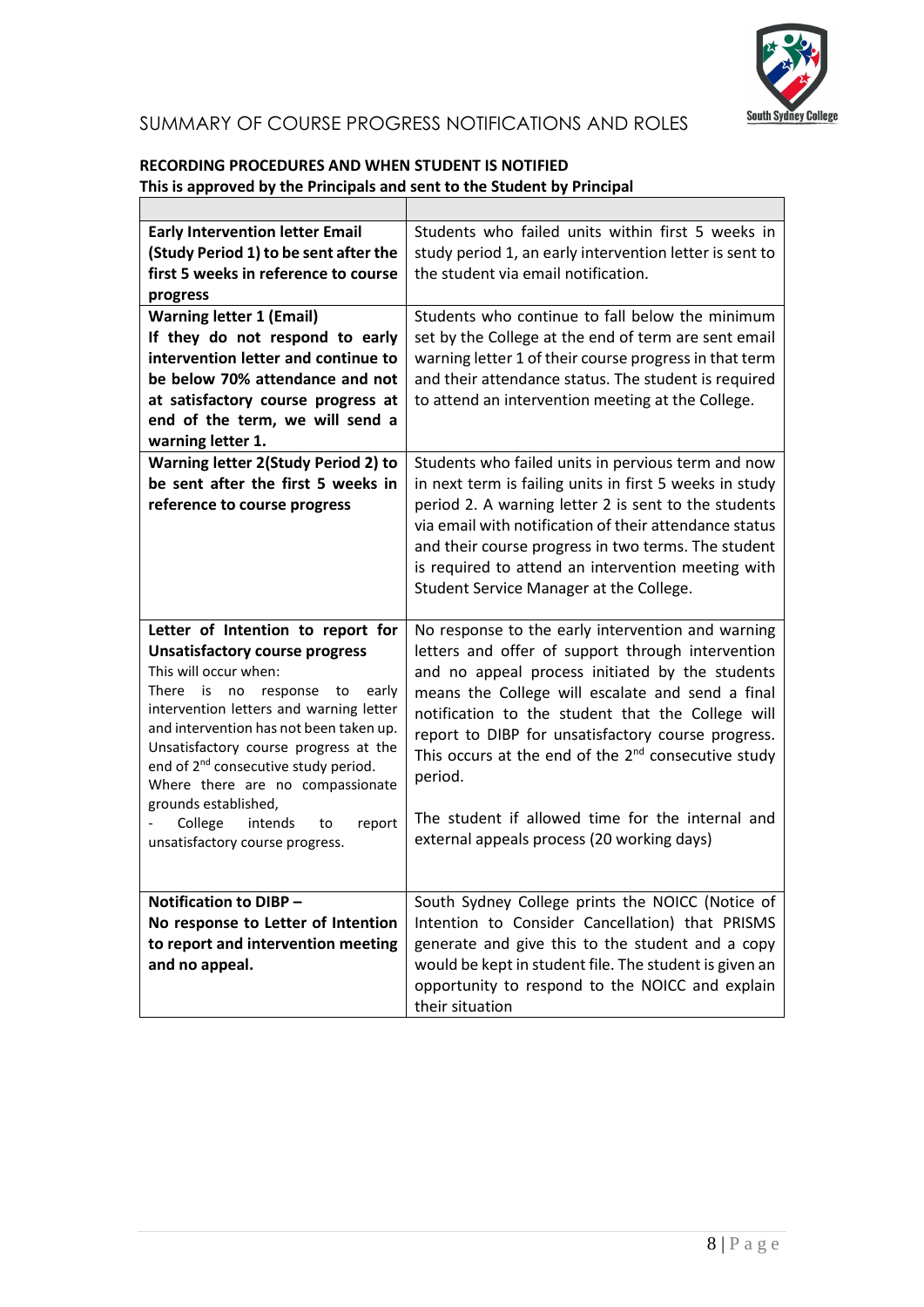

#### **Unsatisfactory Course Progress Intervention Procedure:**

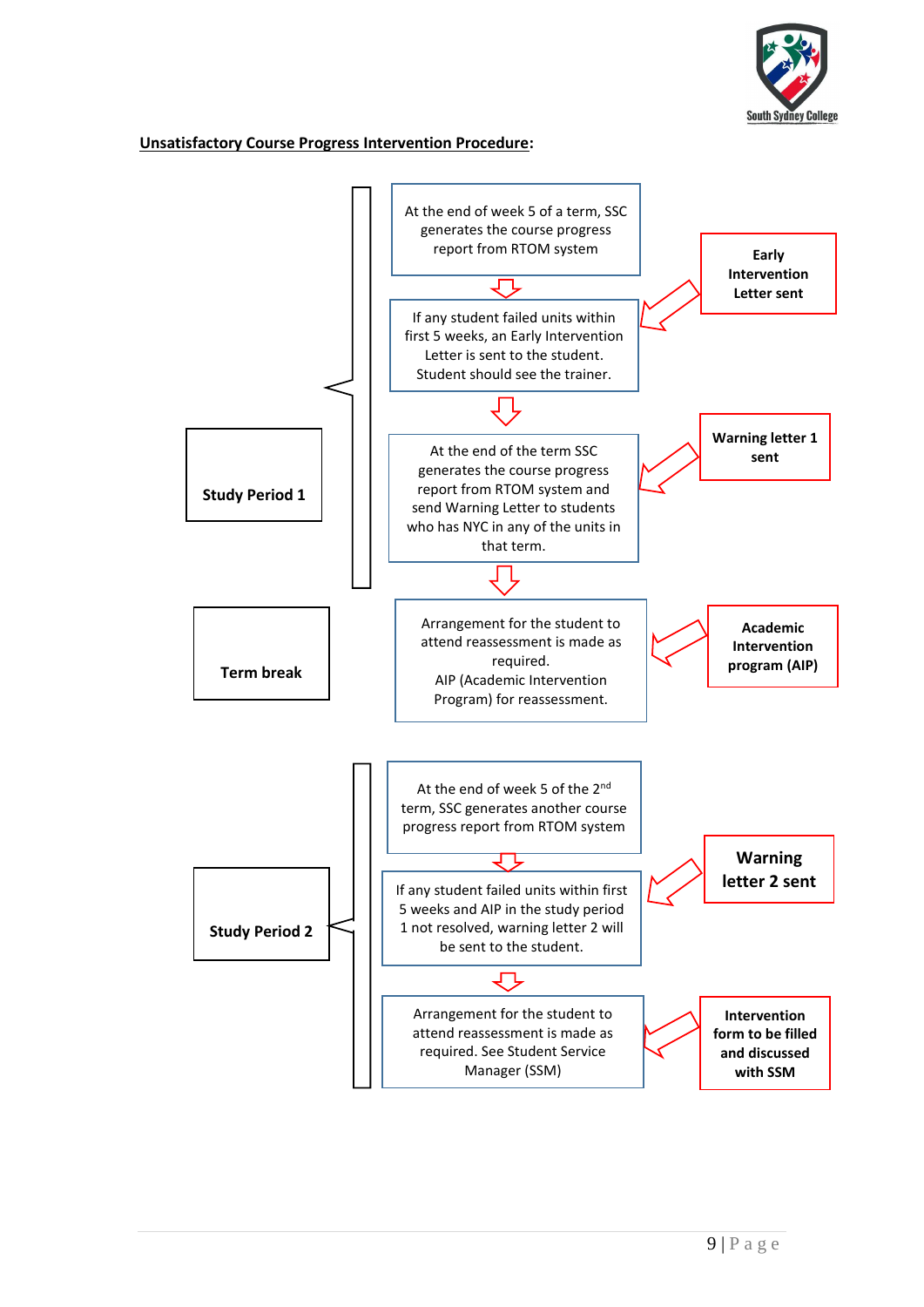